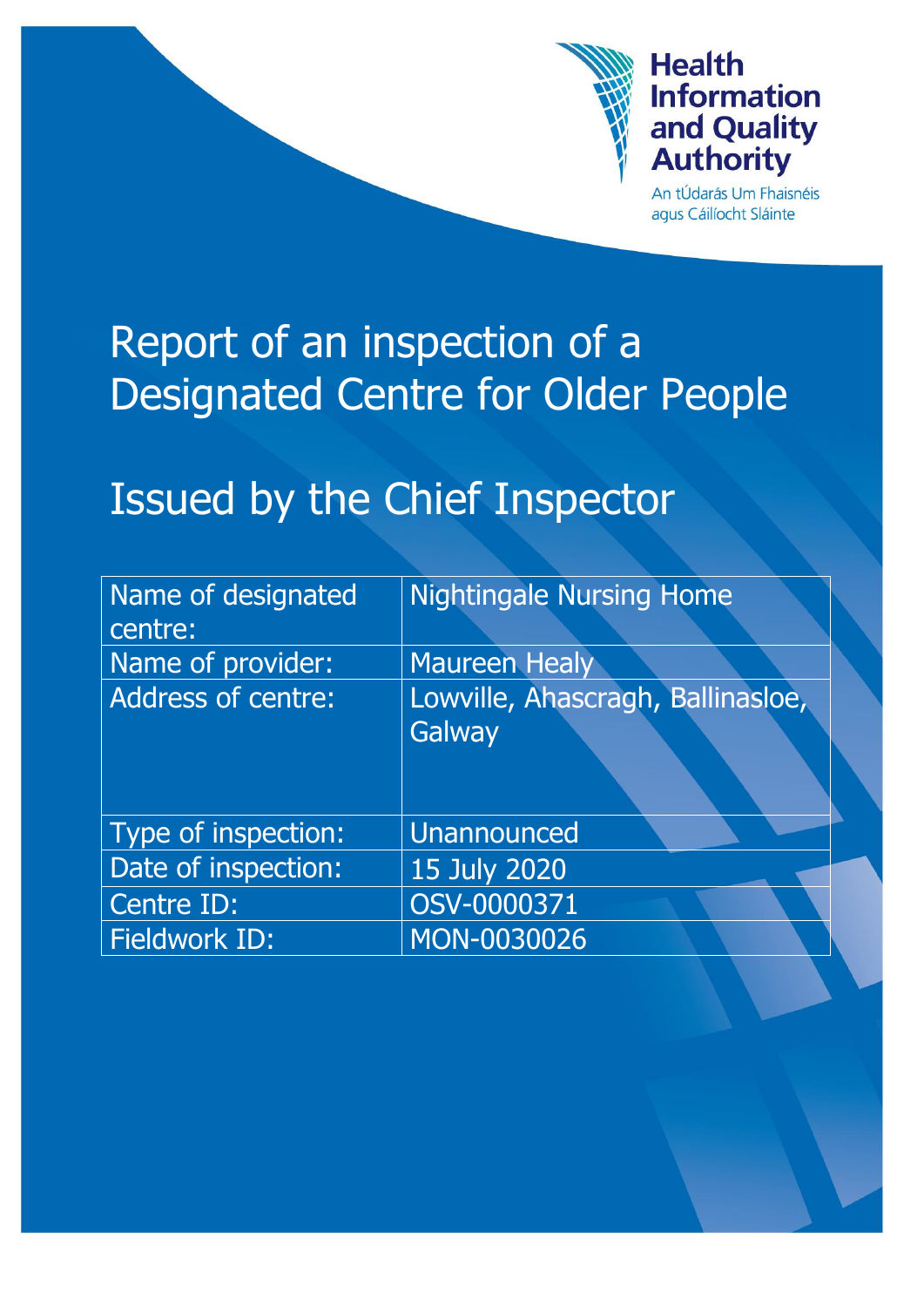## About the designated centre

The following information has been submitted by the registered provider and describes the service they provide.

Nightingale was purpose built in 1996. The home is situated in a quiet rural setting and is surrounded by large landscaped gardens. The centre comprises 33 beds, accommodated in private and semi-private fully furnished bedrooms. A total of 31 residents can be accommodated in the centre. Communal rooms include four lounge areas, dining and recreational space. The lounges are each equipped with televisions, DVD players and stereos and are made all the more homely with open gas fires. The large dining room can accommodate all residents. The centre has views over the Bunowen River and adjacent farmland.

#### **The following information outlines some additional data on this centre.**

| Number of residents on the |  |
|----------------------------|--|
| date of inspection:        |  |
|                            |  |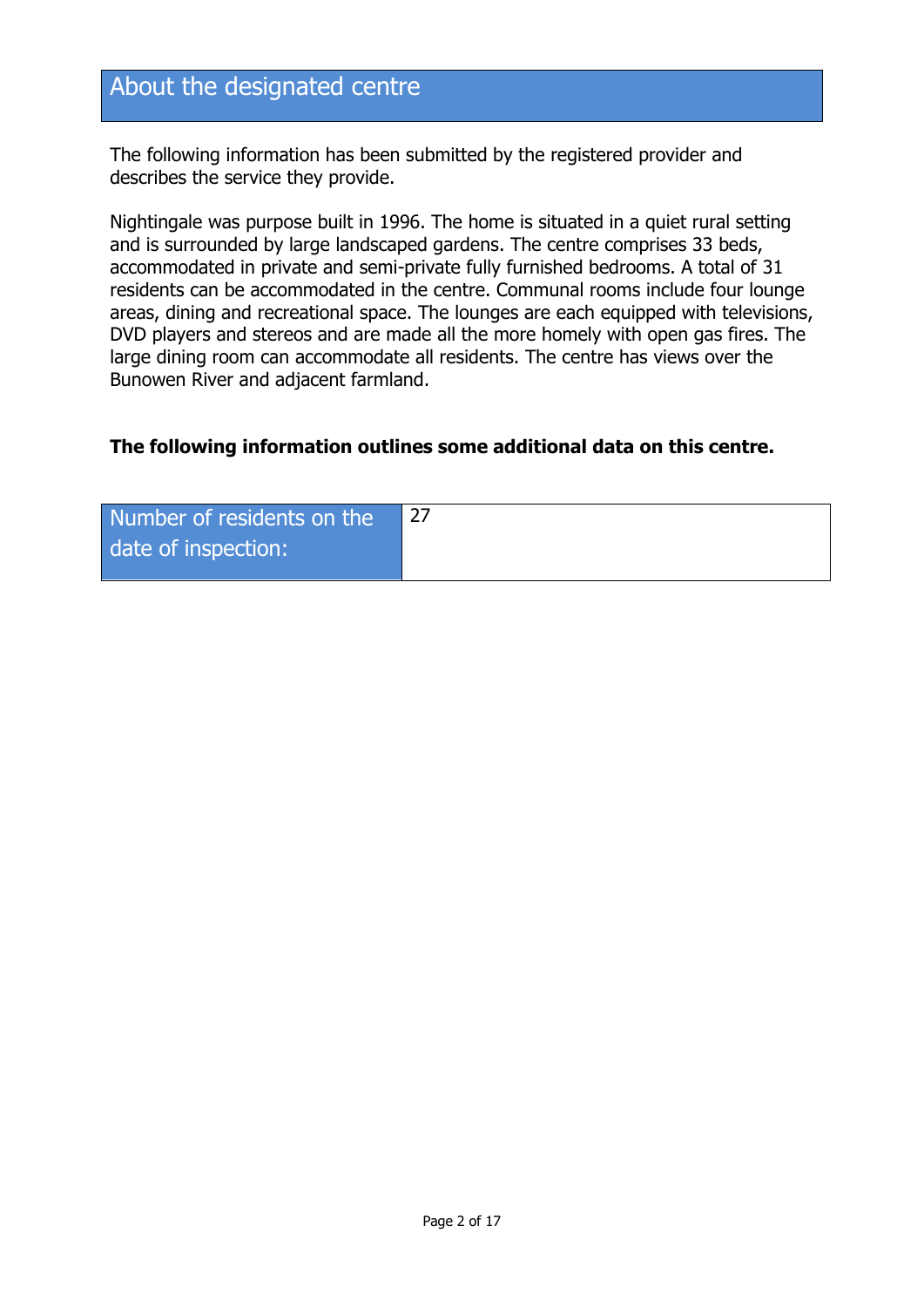## How we inspect

This inspection was carried out to assess compliance with the Health Act 2007 (as amended), the Health Act 2007 (Care and Welfare of Residents in Designated Centres for Older People) Regulations 2013 (as amended), and the Health Act 2007 (Registration of Designated Centres for Older People) Regulations 2015 (as amended). To prepare for this inspection the inspector of social services (**hereafter referred to as inspectors**) reviewed all information about this centre. This included any previous inspection findings, registration information, information submitted by the provider or person in charge and other unsolicited information since the last inspection.

As part of our inspection, where possible, we:

- speak with residents and the people who visit them to find out their experience of the service,
- talk with staff and management to find out how they plan, deliver and monitor the care and support services that are provided to people who live in the centre,
- observe practice and daily life to see if it reflects what people tell us,
- **F** review documents to see if appropriate records are kept and that they reflect practice and what people tell us.

In order to summarise our inspection findings and to describe how well a service is doing, we group and report on the regulations under two dimensions of:

#### **1. Capacity and capability of the service:**

This section describes the leadership and management of the centre and how effective it is in ensuring that a good quality and safe service is being provided. It outlines how people who work in the centre are recruited and trained and whether there are appropriate systems and processes in place to underpin the safe delivery and oversight of the service.

#### **2. Quality and safety of the service:**

This section describes the care and support people receive and if it was of a good quality and ensured people were safe. It includes information about the care and supports available for people and the environment in which they live.

A full list of all regulations and the dimension they are reported under can be seen in Appendix 1.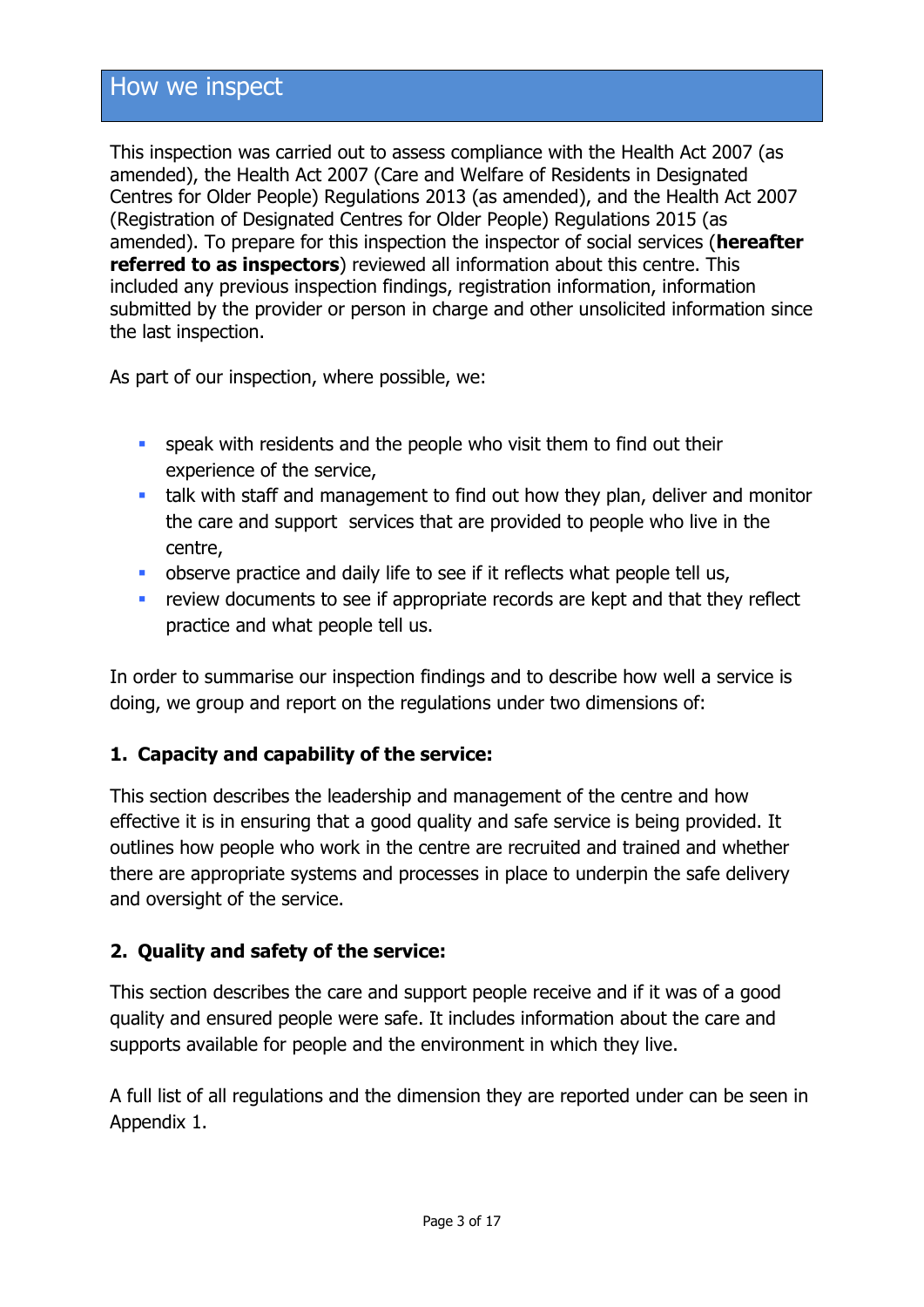## **This inspection was carried out during the following times:**

| <b>Date</b>               | Times of<br>Inspection  | <b>Inspector</b>         | Role    |
|---------------------------|-------------------------|--------------------------|---------|
| Wednesday 15 July<br>2020 | 10:30hrs to<br>17:30hrs | <b>Catherine Sweeney</b> | Lead    |
| Wednesday 15 July<br>2020 | 10:30hrs to<br>17:30hrs | Leanne Crowe             | Support |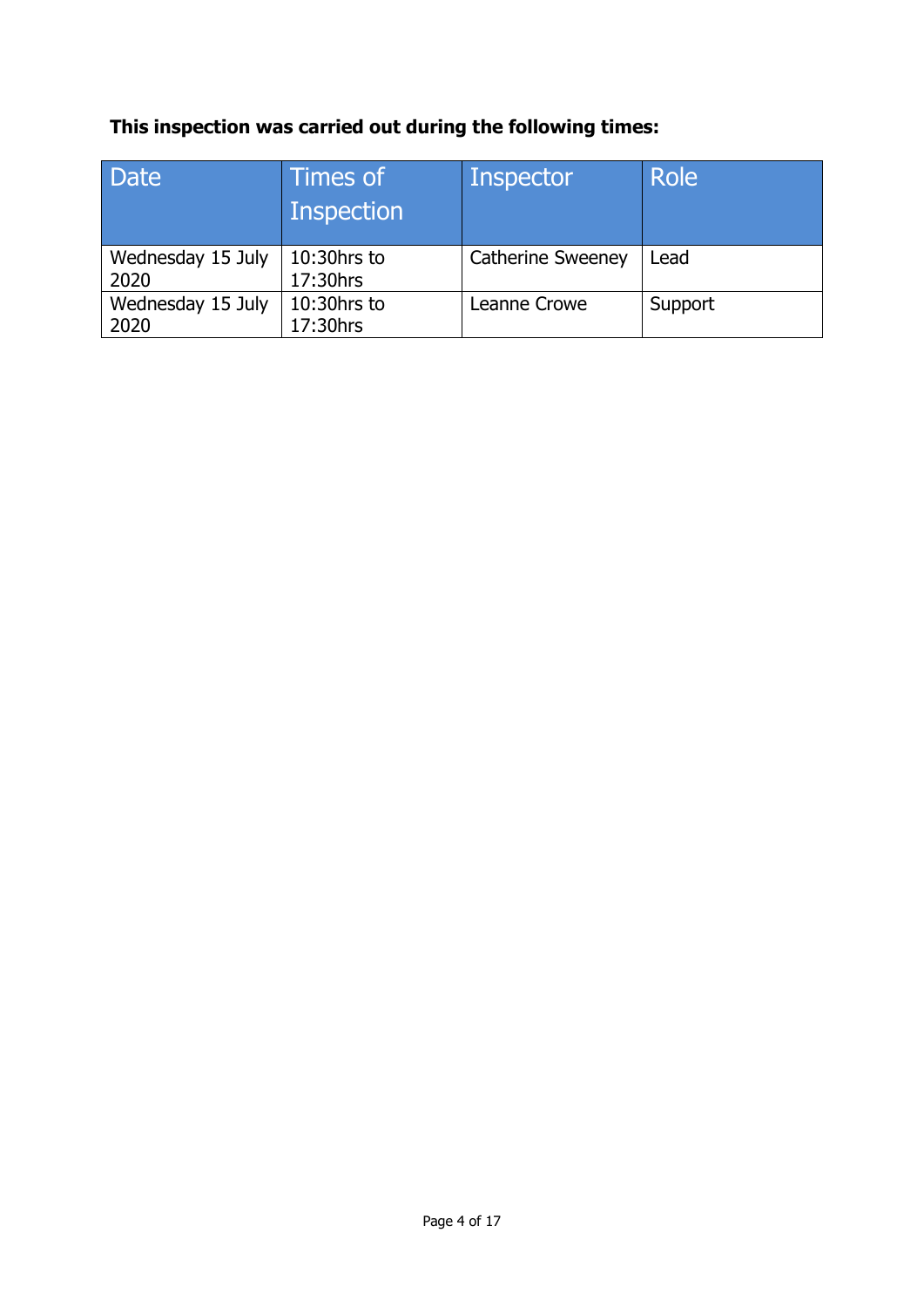#### **What residents told us and what inspectors observed**

Inspectors met with several residents and family members on the day of inspection. The feedback received was overwhelmingly positive, with residents eager to inform the inspectors of the quality of life in the centre.

Inspectors observed the residents enjoying time socialising in the communal areas of the centre and mobilising throughout the day to their bedrooms. Residents were also seen walking in the grounds and the well maintained internal patio garden, which was accessible to all residents.

Residents told the inspectors that they 'couldn't be happier' and that they were 'well looked after'. Residents described feeling very safe in the centre, especially in light of the current COVID-19 concerns. Residents explained that the staff kept them informed of all the changes in relation to the restrictions in place to prevent the spread of infection. Residents stated that they were aware of the risks associated with the virus but they felt that the staff were doing everything to keep them safe.

Residents told inspectors that they had enjoyed window visits and video calls with their families throughout the period of COVID-19 restrictions. Inspectors observed visiting being facilitated throughout the day of inspection.

Residents told the inspectors that staff were kind and respectful. This was seen to be the case in all the interactions observed between staff and residents on the day of inspection.

Residents spoken with expressed satisfaction with the level of social engagement throughout the day. One resident said 'there was always plenty to do, always something going on, it's great'.

Inspectors observed the meal time to be a relaxed and social occasion. Meals appeared to be appetising and nutritious.

Residents relatives were complimentary of the level of communication and visiting arrangements in the centre. One relative told the inspectors 'I have no concerns, the residents here are very well looked after. It's a lovely place to visit'.

### **Capacity and capability**

This was an unannounced inspection by the Office of the Chief Inspector to inform an upcoming registration and to follow up on findings of a previous inspection on 17 July 2019. The registered provider and the person in charge were present on the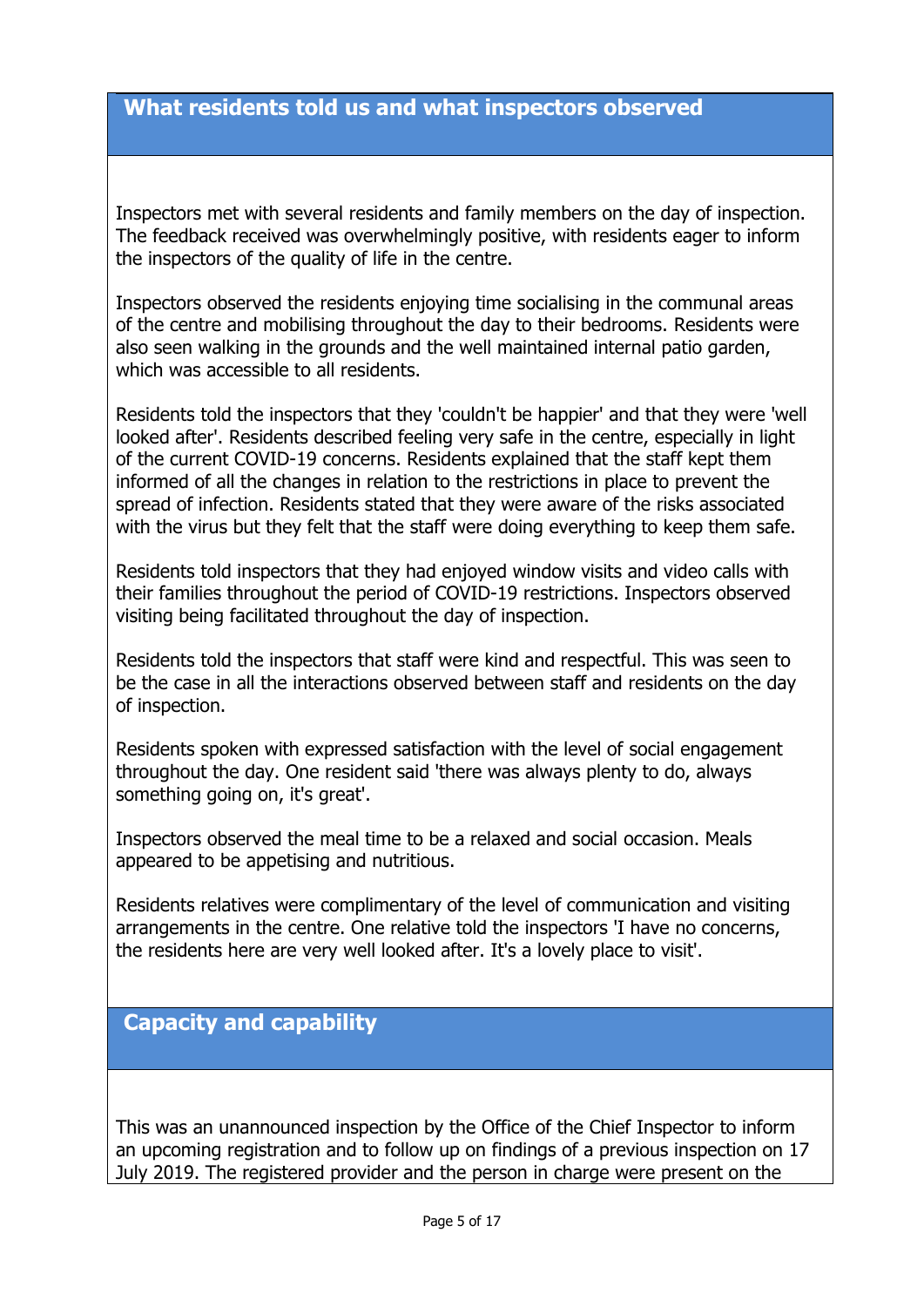day of inspection.

At the time of the inspection, there had not been any suspected or confirmed cases of COVID-19 in the centre. Inspectors acknowledged that residents and staff living and working in centre have been through a challenging time with the COVID-19 restrictions in place. They acknowledged that staff and management had the best interest of residents at the forefront of everything they did at the height of the outbreak and at the present time.

The registered provider representative (RPR) is a registered nurse who is actively involved in the management of the centre on a daily basis. The person in charge is supported by a clinical nurse manager. Inspectors found that the governance and management of the centre was well organised. The responsibilities and the lines of authority were clearly defined. The management team had systems in place to ensure that they had appropriate governance and oversight in the centre.

The management team had effective oversight of all aspects of the service, both clinical and environmental. This included nursing care and documentation, complaints management, incident and accident management and staffing. A system of clinical and environmental auditing was in place and reviewed regularly.

On the day of the inspection, all of the information requested by the inspectors was made available in a timely manner.

Inspectors found that the actions from the last inspection had been fully addressed.

A review of the rosters found that staffing levels in the centre were appropriate to meet the assessed needs of the residents. Staff were appropriately recruited and trained. An appropriate level of supervision and support was available to the staff.

## Regulation 14: Persons in charge

The person in charge in the centre was a suitable qualified and experienced nurse. The person demonstrated an awareness of their obligations under the Health Act 2007 and a commitment to ensure compliance with regulations. They had a strong presence in the centre and was well known to residents and their families.

Judgment: Compliant

#### Regulation 15: Staffing

Staffing levels and skill mix were appropriate to meet the assessed needs of residents. There was an actual and planned staff rota available that reflected the staffing on the day of the inspection. A registered nurse was on duty at all times.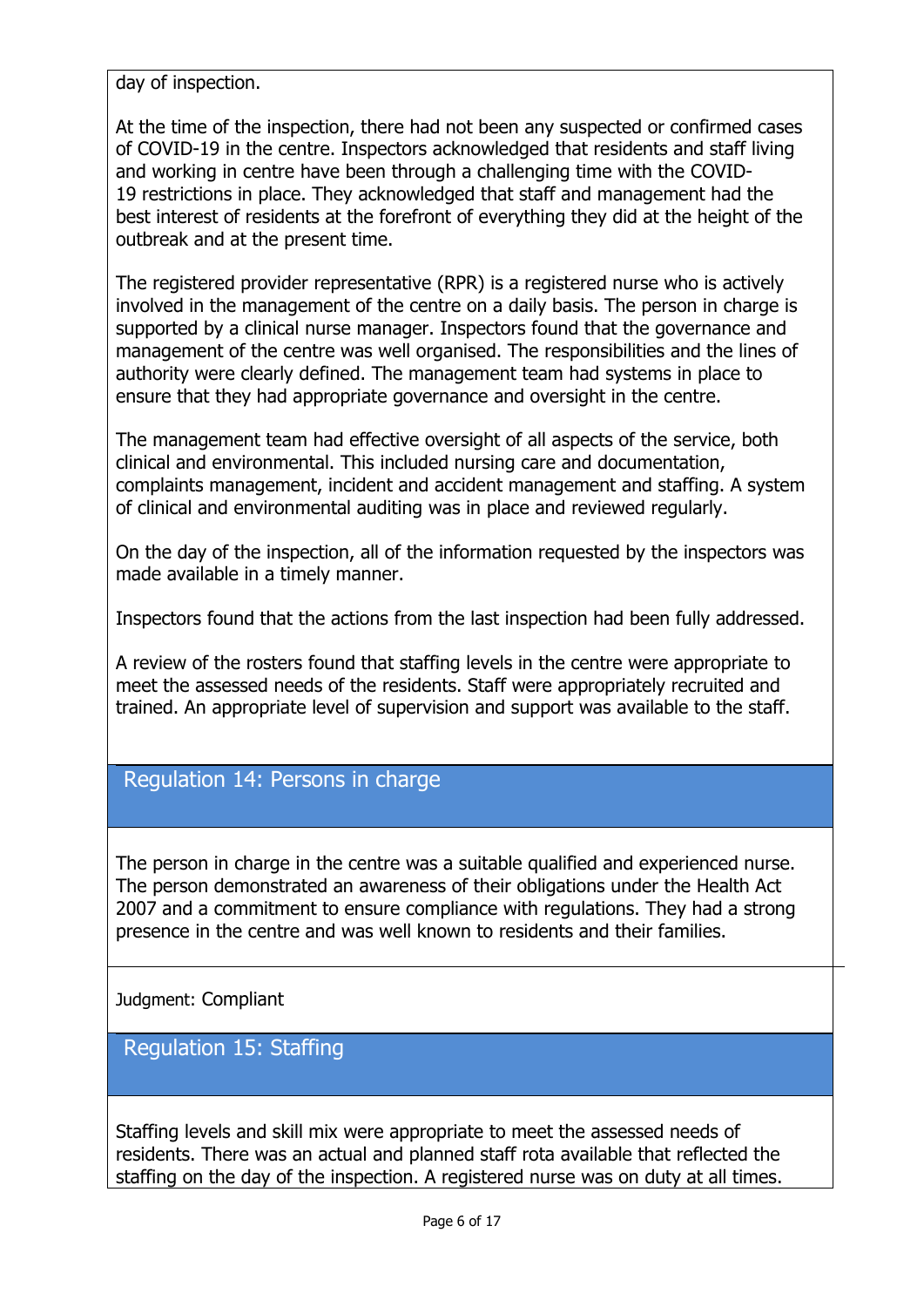Management operated an on-call system at weekends.

Inspectors found that residents were well supervised by staff. Call bells were answered promptly and staff provided timely assistance to residents. Inspectors observed that staff took time to engage with residents throughout the inspection, which residents responded positively to.

Judgment: Compliant

## Regulation 16: Training and staff development

There was an effective recruitment and staff induction procedure in place. Staff were supervised appropriately in their role, and a programme of annual appraisals was in place.

Regular staff meetings took place and records of these were available for review by inspectors.

A staff training programme was in place and all staff were facilitated and supported to complete mandatory and professional development training. All staff had up-todate training in fire safety, moving and handling practices and the prevention, detection and response to abuse. Staff had also completed training in areas such as responsive behaviours, dementia care, deprivation of liberty, venepuncture and the administration of subcutaneous fluids. Additional training in infection prevention and control measures relating to COVID 19 had also been completed by staff.

Inspectors reviewed a sample of staff files and found that they contained all of the documents required by Schedule 2 of the Regulations, including An Garda Síochána (police) vetting. Current professional registration details were available for nursing staff. The provider told inspectors that all staff employed in the centre had Garda vetting in place.

Judgment: Compliant

Regulation 19: Directory of residents

The registered provider had established and maintained a directory of residents for the centre, which contained all of the information required by Schedule 3 of the regulations.

Judgment: Compliant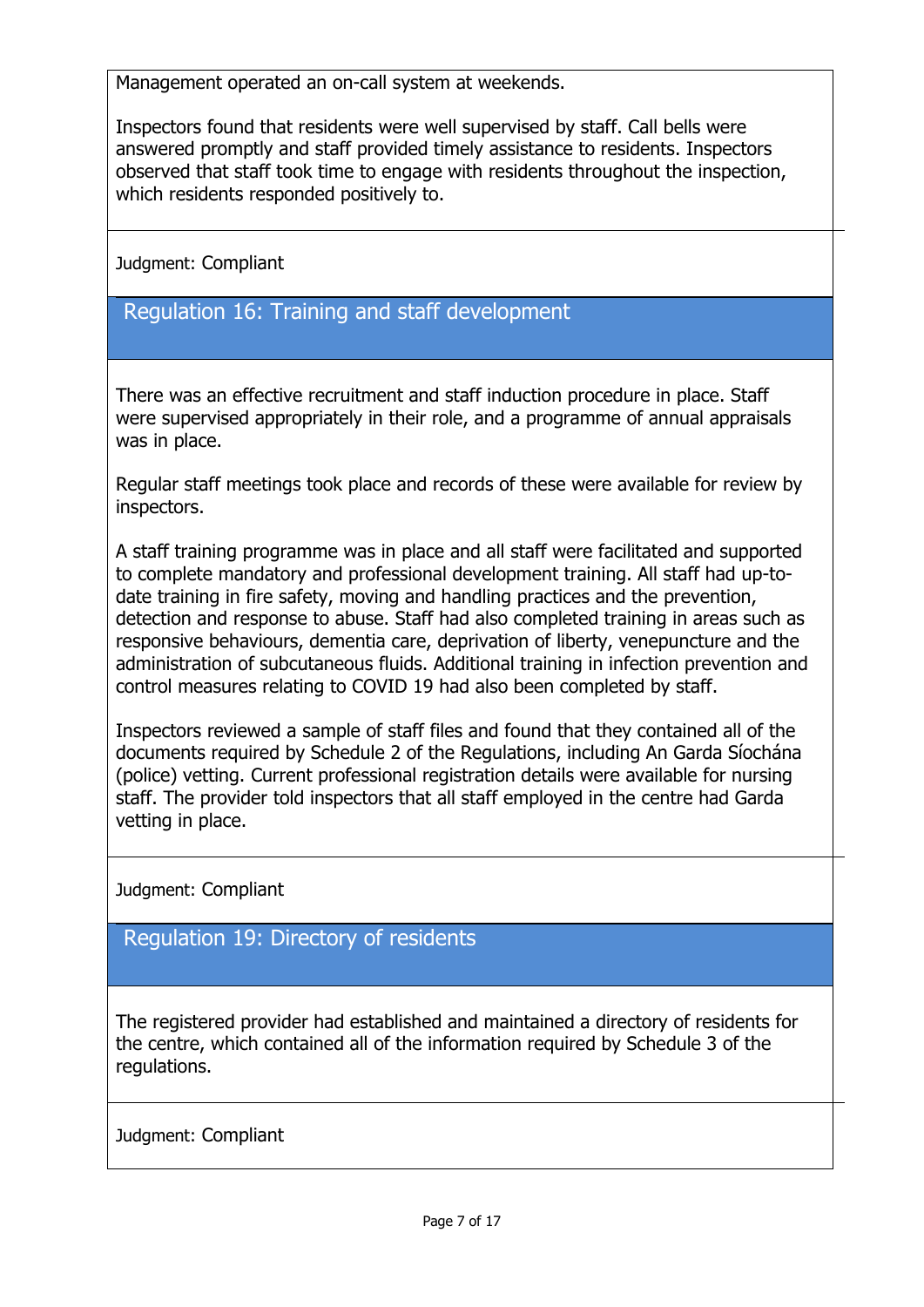### Regulation 22: Insurance

The centre had a current certificate of insurance which provided appropriate cover against injury to residents and material damage.

Judgment: Compliant

Regulation 23: Governance and management

The centre has sufficient resources to ensure the effective delivery of care. There was a clearly defined management structure in the centre. Management systems were in place to ensure that the service provided was safe, appropriate, consistent and effectively monitored.

Judgment: Compliant

Regulation 24: Contract for the provision of services

A contract was on file for each resident. The contract was in an accessible format and signed by the residents and their representative, where appropriate.

Judgment: Compliant

Regulation 3: Statement of purpose

A review of the Statement of Purpose found that it contain all the information set out in Schedule 1 of the regulations.

Judgment: Compliant

Regulation 31: Notification of incidents

All required notifications had been submitted to the Chief Inspector within the appropriate time frames.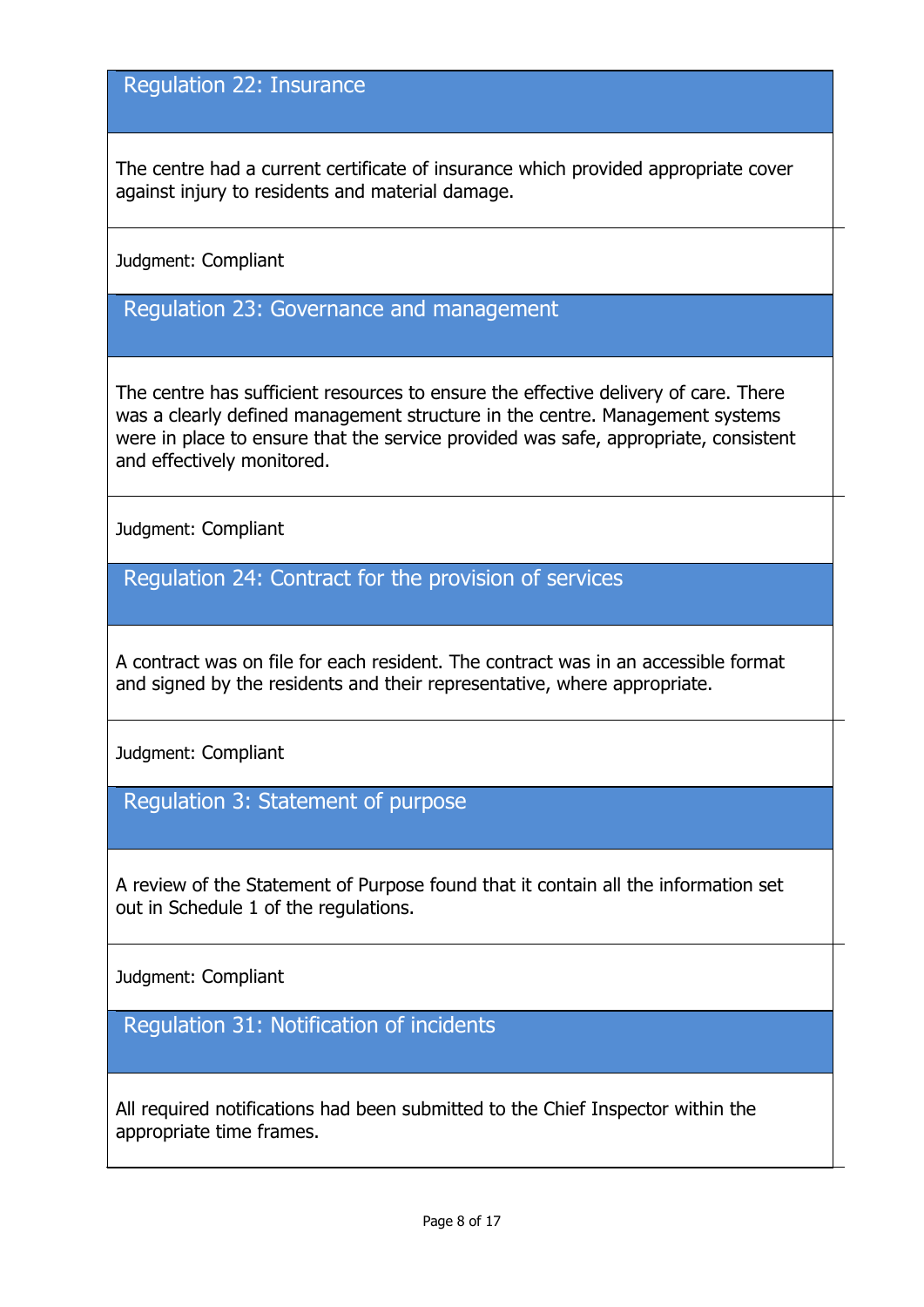#### Judgment: Compliant

#### Regulation 34: Complaints procedure

There was a policy and procedure in place for the management of complaints and a summary of this policy was displayed in the reception area of the centre. The policy outlined how complaints were managed and responded to, as well as details of available advocacy services and the appeals process, including the office of the Ombudsman.

A complaints log was maintained by the person in charge. The log demonstrated that complaints were investigated and responded to promptly and appropriately, and corrective action was taken where necessary. Complainants' satisfaction with the outcome of their complaint was also obtained.

Judgment: Compliant

Regulation 4: Written policies and procedures

The Schedule 5 policies were in place and were being used to inform and guide staff practice. The policies were centre specific and all had been reviewed in the previous 12 months.

Judgment: Compliant

## **Quality and safety**

Overall, inspectors found a positive culture of person-centred, respectful care in a well managed and supervised environment. The physical and psychological wellbeing of residents was maintained and supported by the care systems in place. Inspectors were satisfied that the direct care given to residents was of a high quality.

A walk around the premises found that the centre was warm, well maintained and comfortable. Residents' bedrooms were seen to be decorated in a personalised manner. The design and layout of the premises met the current needs of the residents. A number of fire safety issues required attention, including a review of the displayed fire safety maps, door closing devices and a compartment size.

All residents had a comprehensive assessment, care plan and life story on file. All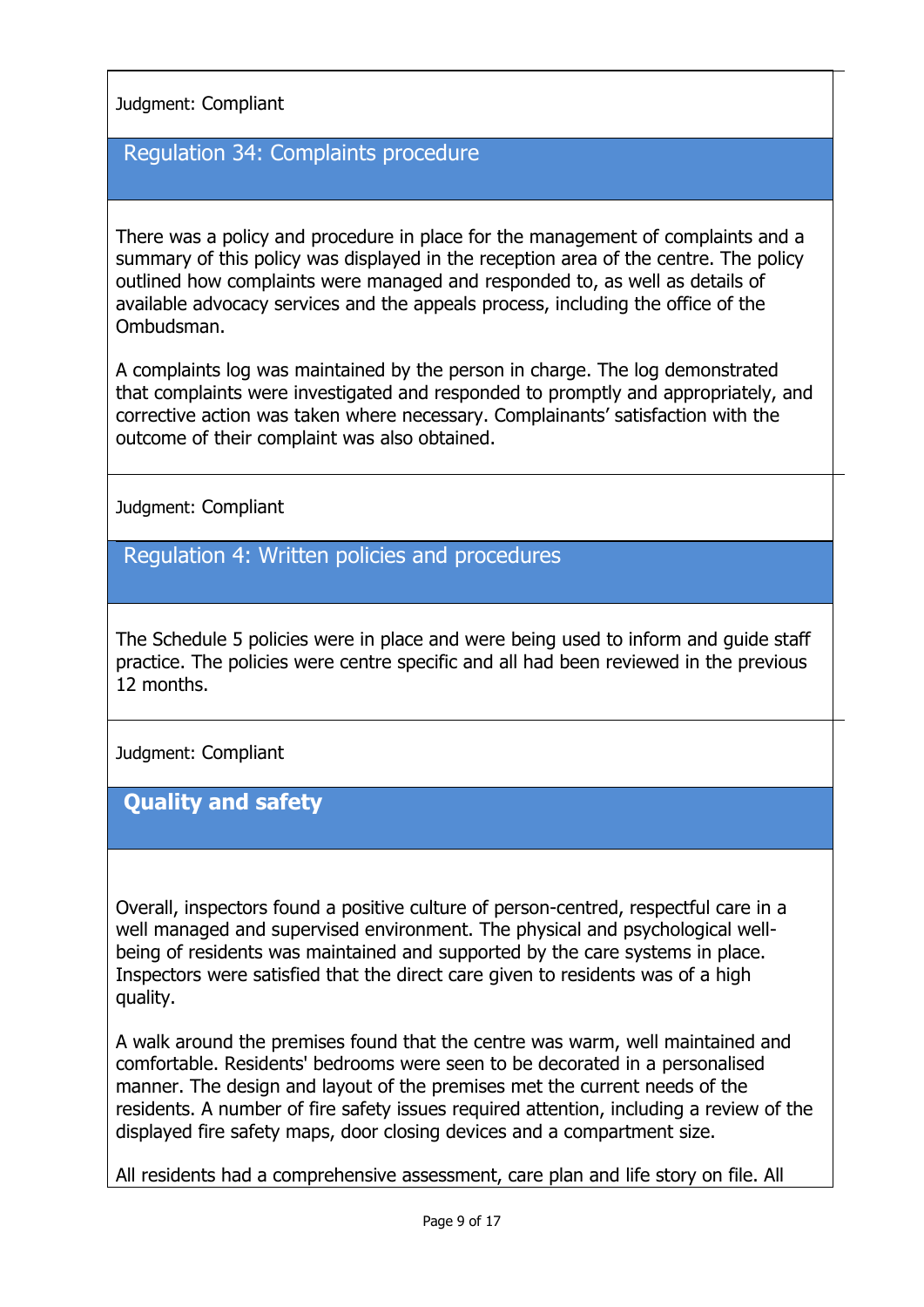nursing documentation reviewed was person-centred and appropriate to the assessed needs of the residents.

Residents' health care needs were met through timely access to allied health care professionals, particularly during the COVID-19 restrictions.

Residents' rights to dignity and privacy was respected. Resident exercised choice in relation to where and how they spent their day. There was a choice of communal areas available for residents to spend time alone or with other residents. Staff were observed taking time to engage with residents in a meaningful manner throughout the inspection.

Residents had access to local and national media through radio, TV and newspapers. Inspectors observed planned visiting being facilitated throughout the day of the inspection.

## Regulation 11: Visits

The centre previously had a policy of unrestricted visiting in place. However, due to COVID-19 restrictions, the centre had implemented appropriate systems to ensure that residents could contact their family and friends during the COVID-19 period. On-site visiting was facilitated at the time of the inspection. This was informed by the Health Protection Surveillance Centre (HPSC) Interim Public Health, Infection Prevention and Control Guidelines on the Prevention and Management of COVID-19 Cases and Outbreaks in Residential Care Facilities guidance.

Inspectors observed residents receiving visitors throughout the day of inspection. Feedback from residents and families was positive in relation to the visiting arrangements.

Judgment: Compliant

### Regulation 17: Premises

The centre is a single story building that accommodates a maximum of 31 residents. The centre was clean and in a good state of repair. The provider was in the process of upgrading and the refurbishing the centre, which included the painting of bedrooms and corridors and the replacement of chairs. A plan to progress some of these works was delayed by the COVID-19 restrictions. However, at the time time of the inspection, doors to toilets/shower rooms, communal rooms and bedrooms were being painted specific colours to support residents to easily identify them.

A new accessible shower was fitted in the Hibiscus wing and a hoist was installed to improve resident access to a bath in that wing. The call bell system had also been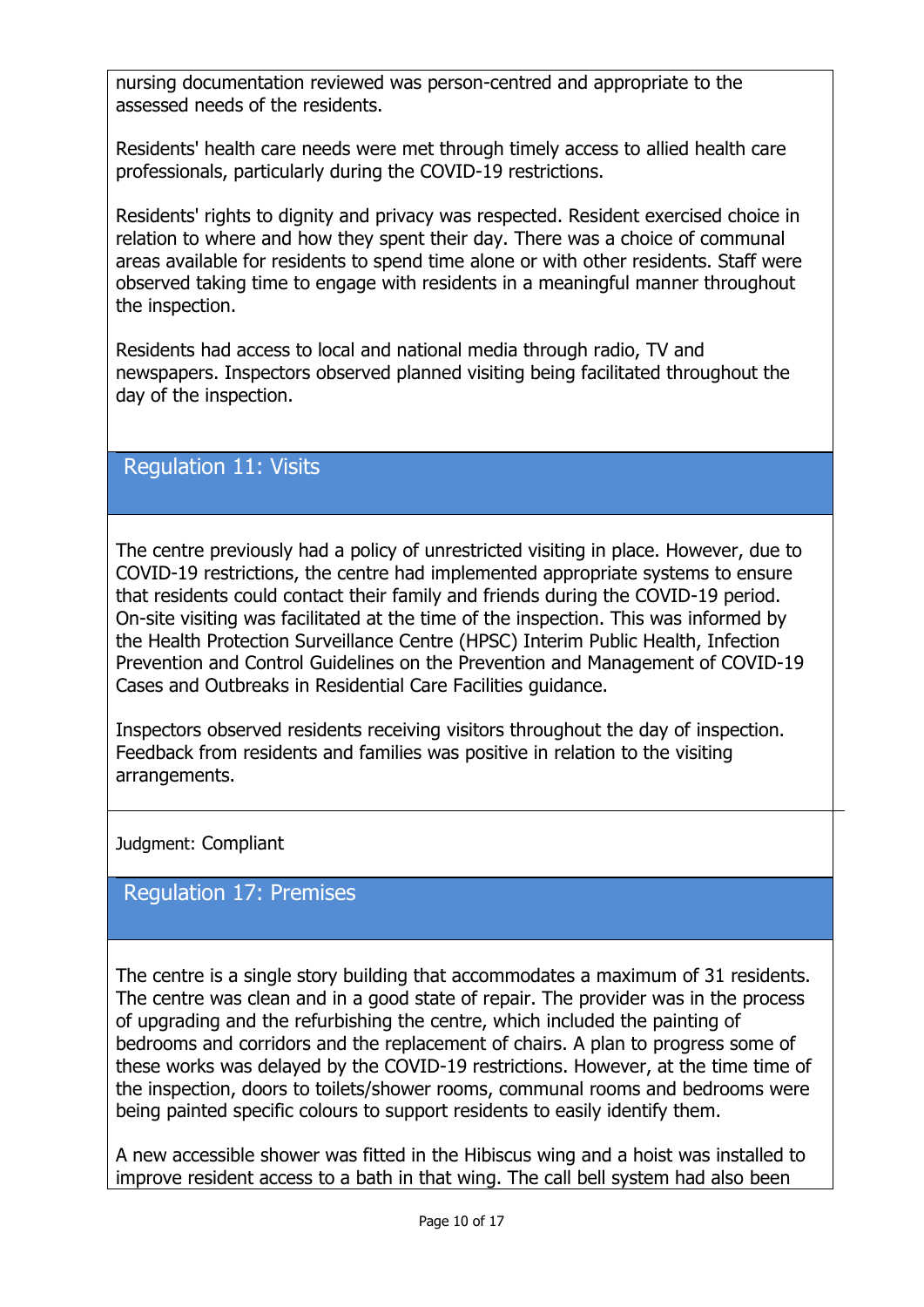upgraded since the last inspection to ensure that each room was now identifiable on the call bell panel. These improvements were completed in line with the provider's compliance plan from the last inspection.

Judgment: Compliant

#### Regulation 27: Infection control

The centre was visibly clean on the day of inspection. There were systems in place to ensure that staff were aware of and complying with the Health Protection Surveillance Centre (HPSC) Interim Public Health, Infection Prevention and Control Guidelines on the Prevention and Management of COVID-19 Cases and Outbreaks in Residential Care Facilities guidance.

Judgment: Compliant

#### Regulation 28: Fire precautions

Overall, fire safety was well managed in the centre. A review of the fire register found that the fire detection system in place and the fire fighting equipment had been serviced in line with requirements. Additional directional signage had been installed since the last inspection. Each resident had a detailed personal emergency evacuation plan in place. All staff had received training in fire safety precautions. However, a number of issues required review to ensure compliance with Regulation 28.

- Emergency evacuation drills were performed using simulated night time staffing levels to evacuate the largest compartment in the centre which accommodating 12 residents. The drills were timed and the recorded times provided some assurance that the evacuation time was acceptable. However, a review of the size of this compartment was required to ensure that safe evacuation would be possible in all circumstances, including an increase in the dependency level of the residents accommodated in this compartment
- The fire maps displayed on the walls to direct residents, visitors and staff to the nearest emergency exits did not clearly identify the compartments or the direction of the emergency exits. The provider representative gave assurances that this work was in progress but was delayed due to the COVID-19 restrictions
- A review of glass panels covering the skylights in the Hibiscus wing and the attic access routes was required to ensure that they are appropriately sealed to prevent the spread of fire
- A review of all the fire doors is required to ensure that the closing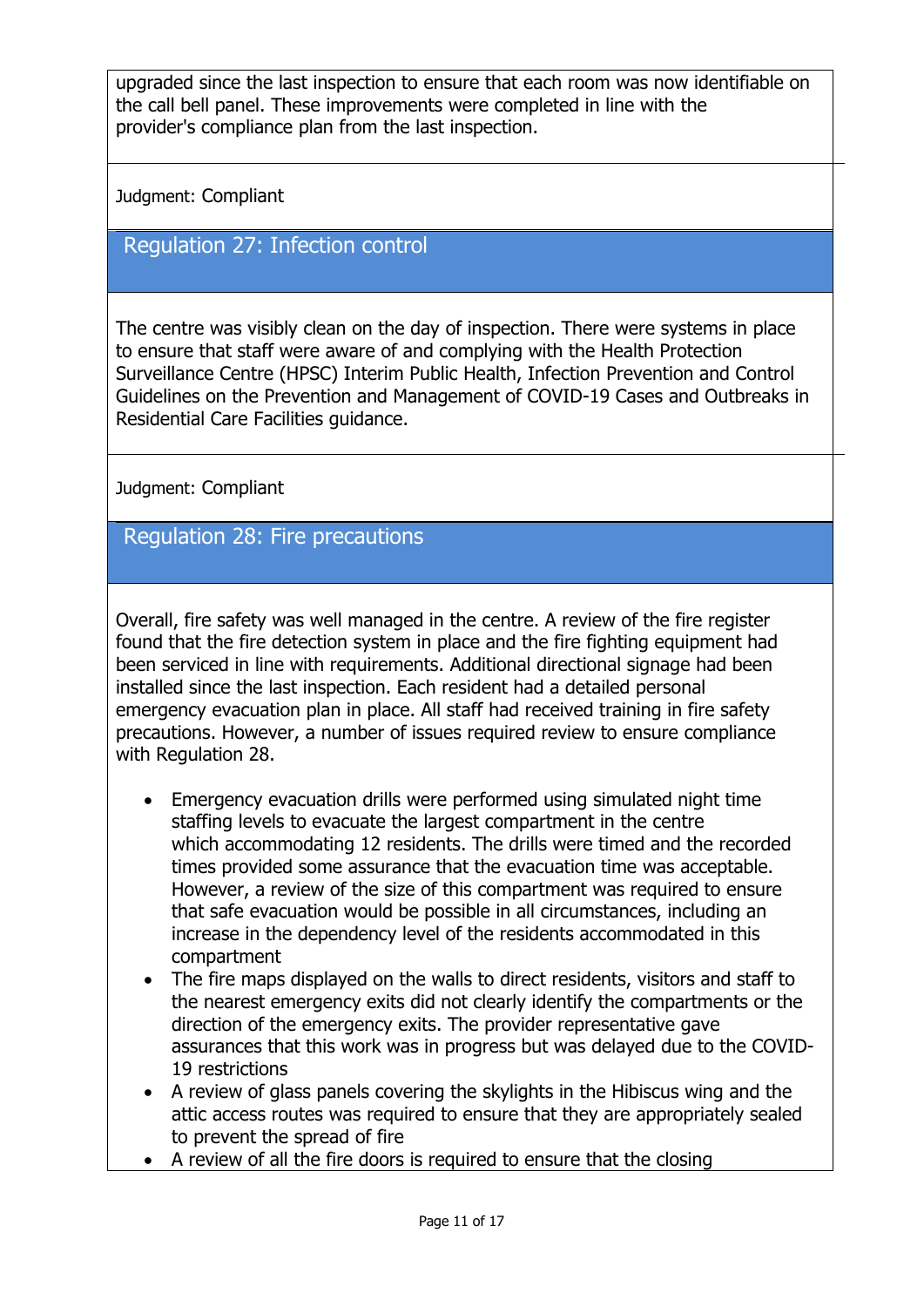mechanisms are in working order.

Judgment: Substantially compliant

## Regulation 5: Individual assessment and care plan

Each resident had an appropriate assessment and care plan documented in line with the requirements under Regulation 5. Care plans were informed by assessments of each resident and contained the person-centred detail required to deliver individualised high-quality care. The care plans were accessible to the residents and there was evidence that the residents and their relatives had participated in the development of the care plan.

A life story for each resident was incorporated into the resident's care file. The detail contained in the life story clearly presented the individuality of each resident and facilitated a person-centred approach to care delivery. This was evidenced in the interaction of staff with residents.

Judgment: Compliant

#### Regulation 6: Health care

Residents had access to their general practitioner (GP) and some residents had been reviewed on-site during the COVID-19 period. Other residents had access to their GP through telephone conference. Resident had retained access to a physiotherapist, speech and language therapist and the chiropodist. Visits by allied health care professionals had been risk assessed and facilitated in line with HPSC national guidance.

Judgment: Compliant

Regulation 8: Protection

The centre had a policy in place to protect the residents from abuse. This policy was in line with national guidance for the safeguarding of vulnerable adults. All staff had received training in the prevention, detection and response to abuse. All staff had Garda vetting certificates on file.

The centre does not act as a pension agent for any resident.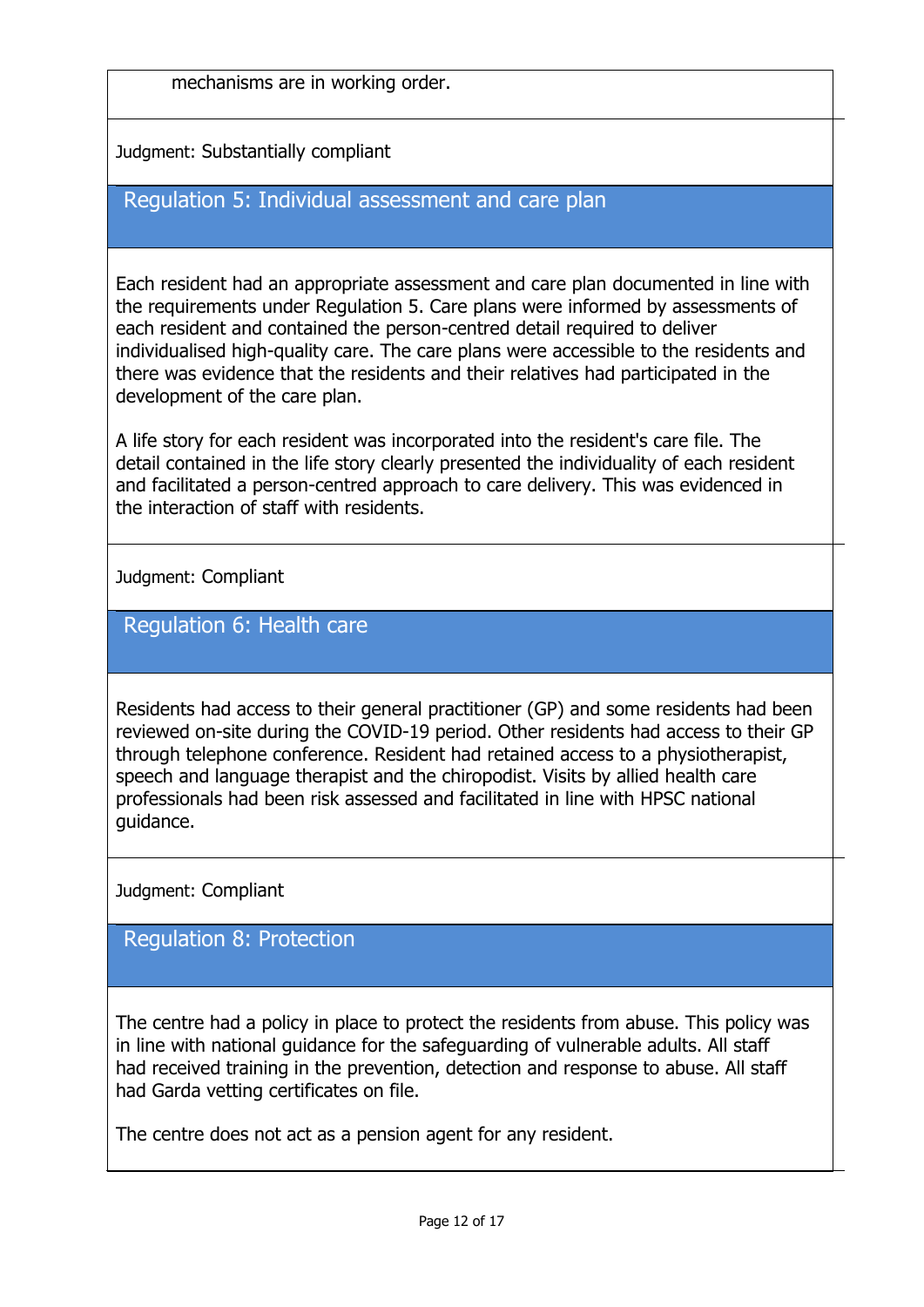Judgment: Compliant

#### Regulation 9: Residents' rights

The residents continued to have access to a wide range of activities and opportunities for social engagement throughout the COVID-19 period. Residents were regularly consulted on their social and psychological needs.

Inspectors reviewed the residents' meeting notes and found that residents were informed and updated regularly in relation to COVID-19 information. Inspectors' noted that a residents' meeting was held the evening before the residents were due to be tested for the virus, which was used to allay any fears or questions the residents may have had about the procedure. Residents told the inspectors that they had found this very comforting and reassuring.

Residents had access to television, radio, newspapers and the Internet. A system was in place to facilitate residents to vote in the centre during elections.

The activity schedule had been altered due to the restrictions posed by COVID-19. There was an activity coordinator assessing the social needs of the residents on a daily basis and tailoring the activities to the residents' wishes.

Judgment: Compliant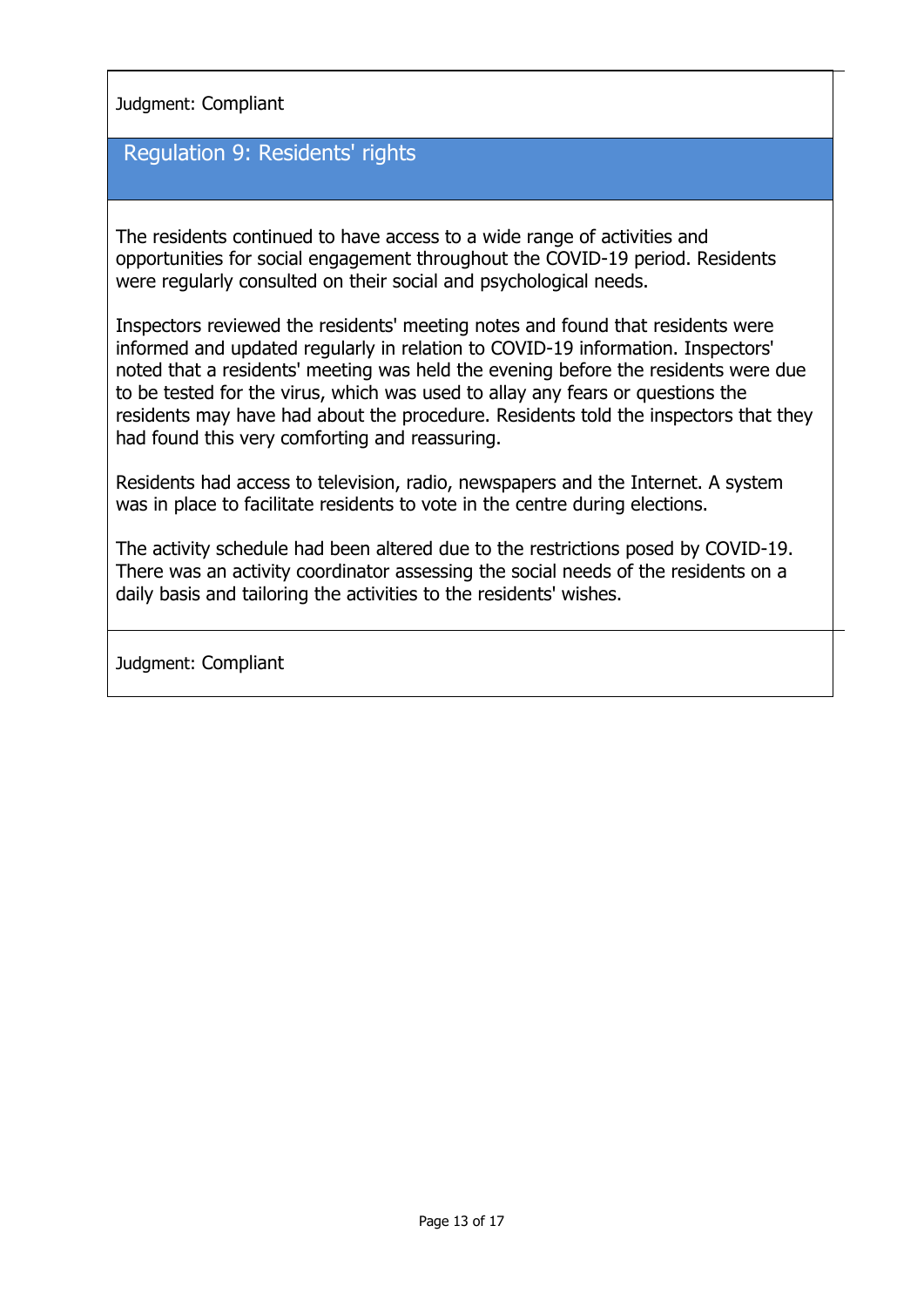#### **Appendix 1 - Full list of regulations considered under each dimension**

This inspection was carried out to assess compliance with the Health Act 2007 (as amended), the Health Act 2007 (Care and Welfare of Residents in Designated Centres for Older People) Regulations 2013 (as amended), and the Health Act 2007 (Registration of Designated Centres for Older People) Regulations 2015 (as amended) and the regulations considered on this inspection were:

| <b>Regulation Title</b>                               | <b>Judgment</b> |  |
|-------------------------------------------------------|-----------------|--|
| <b>Capacity and capability</b>                        |                 |  |
| Regulation 14: Persons in charge                      | Compliant       |  |
| Regulation 15: Staffing                               | Compliant       |  |
| Regulation 16: Training and staff development         | Compliant       |  |
| Regulation 19: Directory of residents                 | Compliant       |  |
| Regulation 22: Insurance                              | Compliant       |  |
| Regulation 23: Governance and management              | Compliant       |  |
| Regulation 24: Contract for the provision of services | Compliant       |  |
| Regulation 3: Statement of purpose                    | Compliant       |  |
| Regulation 31: Notification of incidents              | Compliant       |  |
| Regulation 34: Complaints procedure                   | Compliant       |  |
| Regulation 4: Written policies and procedures         | Compliant       |  |
| <b>Quality and safety</b>                             |                 |  |
| <b>Regulation 11: Visits</b>                          | Compliant       |  |
| Regulation 17: Premises                               | Compliant       |  |
| Regulation 27: Infection control                      | Compliant       |  |
| Regulation 28: Fire precautions                       | Substantially   |  |
|                                                       | compliant       |  |
| Regulation 5: Individual assessment and care plan     | Compliant       |  |
| Regulation 6: Health care                             | Compliant       |  |
| Regulation 8: Protection                              | Compliant       |  |
| Regulation 9: Residents' rights                       | Compliant       |  |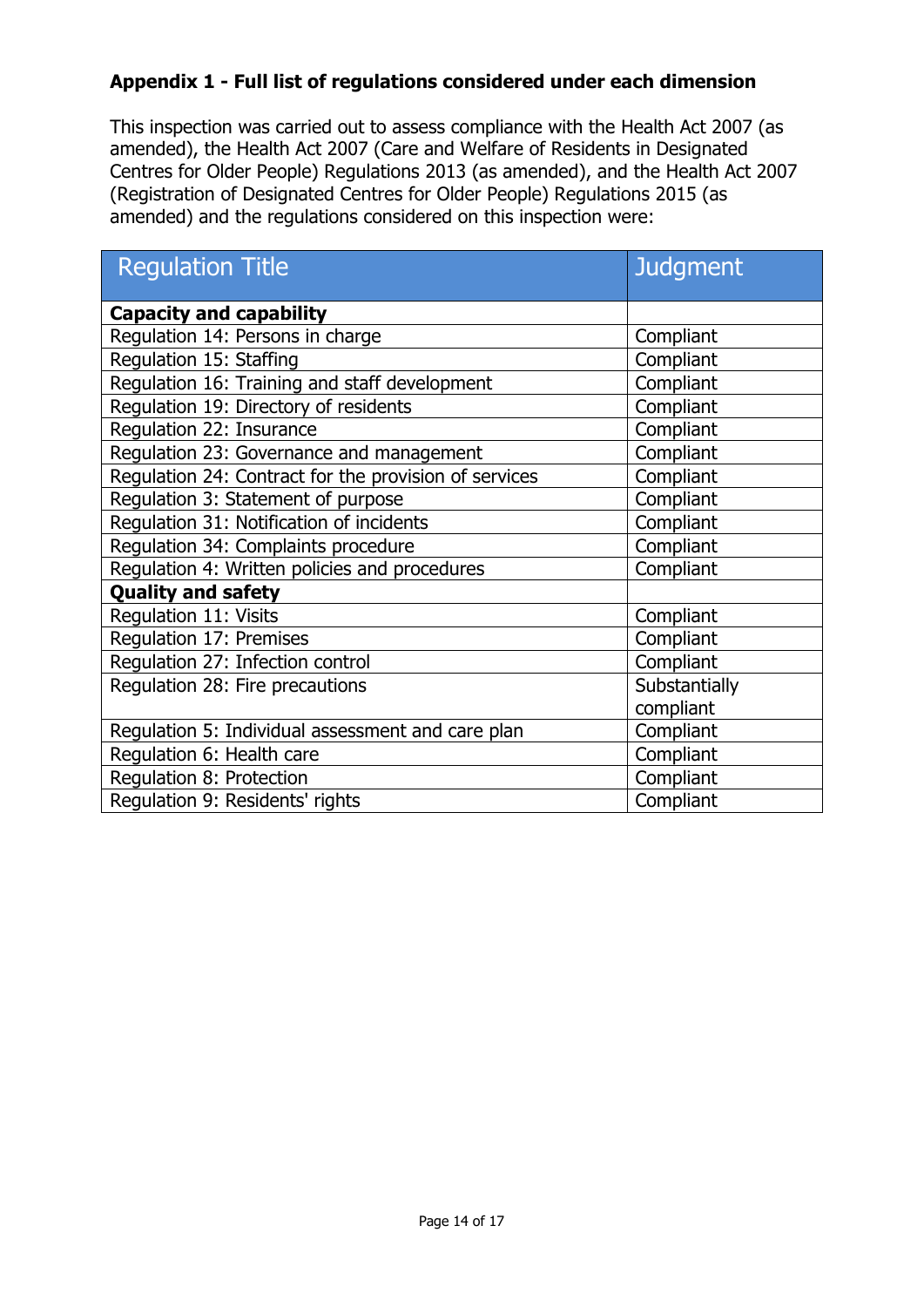## **Compliance Plan for Nightingale Nursing Home OSV-0000371**

## **Inspection ID: MON-0030026**

## **Date of inspection: 15/07/2020**

#### **Introduction and instruction**

This document sets out the regulations where it has been assessed that the provider or person in charge are not compliant with the Health Act 2007 (Care and Welfare of Residents in Designated Centres for Older People) Regulations 2013, Health Act 2007 (Registration of Designated Centres for Older People) Regulations 2015 and the National Standards for Residential Care Settings for Older People in Ireland.

This document is divided into two sections:

Section 1 is the compliance plan. It outlines which regulations the provider or person in charge must take action on to comply. In this section the provider or person in charge must consider the overall regulation when responding and not just the individual non compliances as listed section 2.

Section 2 is the list of all regulations where it has been assessed the provider or person in charge is not compliant. Each regulation is risk assessed as to the impact of the non-compliance on the safety, health and welfare of residents using the service.

A finding of:

- **Substantially compliant -** A judgment of substantially compliant means that the provider or person in charge has generally met the requirements of the regulation but some action is required to be fully compliant. This finding will have a risk rating of yellow which is low risk.
- **Not compliant -** A judgment of not compliant means the provider or person in charge has not complied with a regulation and considerable action is required to come into compliance. Continued non-compliance or where the non-compliance poses a significant risk to the safety, health and welfare of residents using the service will be risk rated red (high risk) and the inspector have identified the date by which the provider must comply. Where the noncompliance does not pose a risk to the safety, health and welfare of residents using the service it is risk rated orange (moderate risk) and the provider must take action *within a reasonable timeframe* to come into compliance.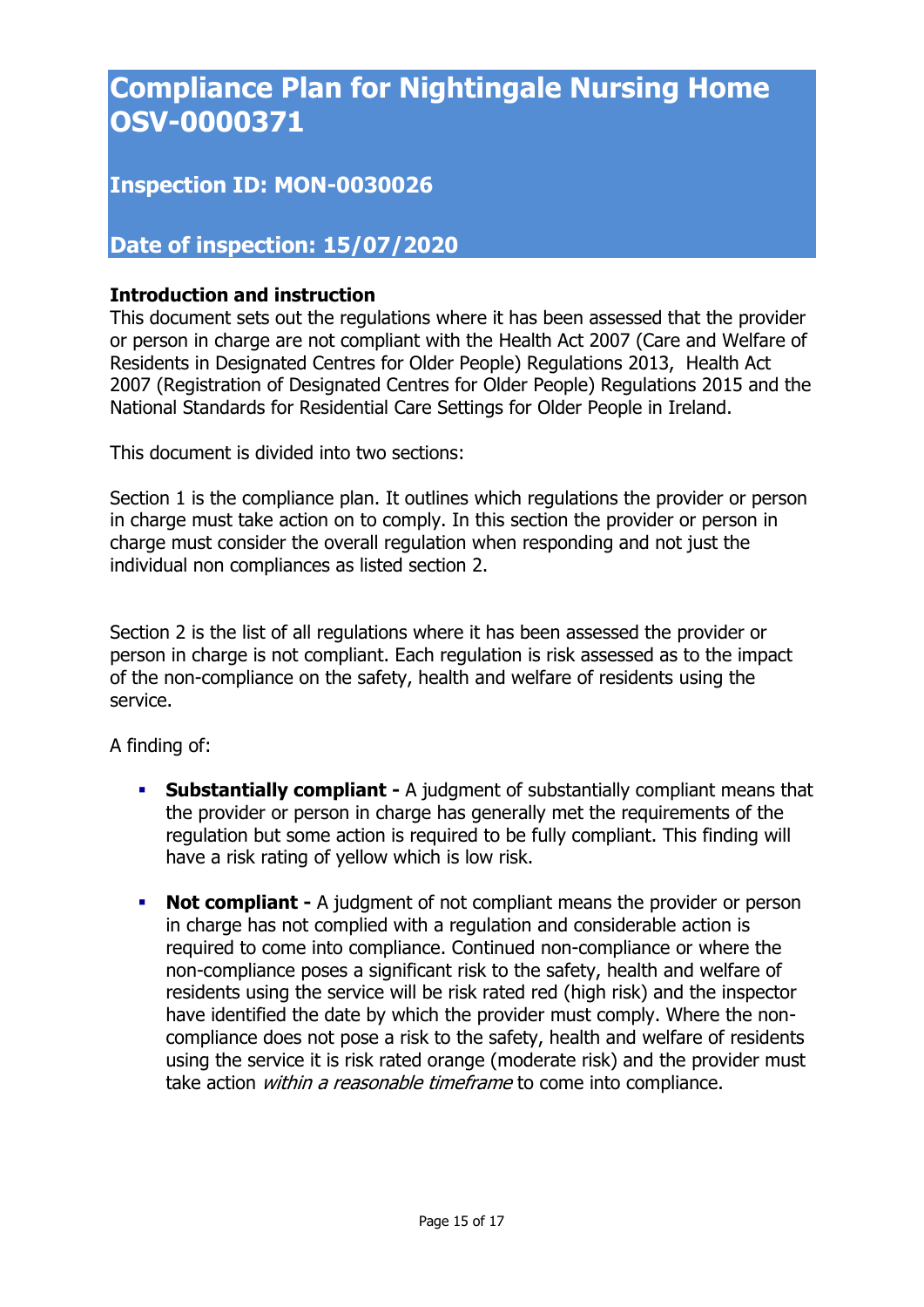## **Section 1**

The provider and or the person in charge is required to set out what action they have taken or intend to take to comply with the regulation in order to bring the centre back into compliance. The plan should be **SMART** in nature. **S**pecific to that regulation, **M**easurable so that they can monitor progress, **A**chievable and **R**ealistic, and **T**ime bound. The response must consider the details and risk rating of each regulation set out in section 2 when making the response. It is the provider's responsibility to ensure they implement the actions within the timeframe.

#### **Compliance plan provider's response:**

| <b>Regulation Heading</b>       | <b>Judgment</b>                                                                         |
|---------------------------------|-----------------------------------------------------------------------------------------|
| Regulation 28: Fire precautions | <b>Substantially Compliant</b>                                                          |
|                                 | Outline how you are going to come into compliance with Regulation 28: Fire precautions: |

• Replacement of skylight panel and attic access reviewed – completion by 30th September 2020.

• Closing mechanisms on all doors have been reviewed, one mechanism noted to require adjustment to close completely and one additional closer to be installed – completion by 30th September 2020.

 $\bullet$  Review of the largest compartment – review indicates that the changing needs of our residents may be better served by reducing the size of this compartment which we will have completed by 30th September 2020. Fire maps now indicate the direction of exit, have been increased in size and compartments will be added when the new compartment has been completed (30th September 2020).